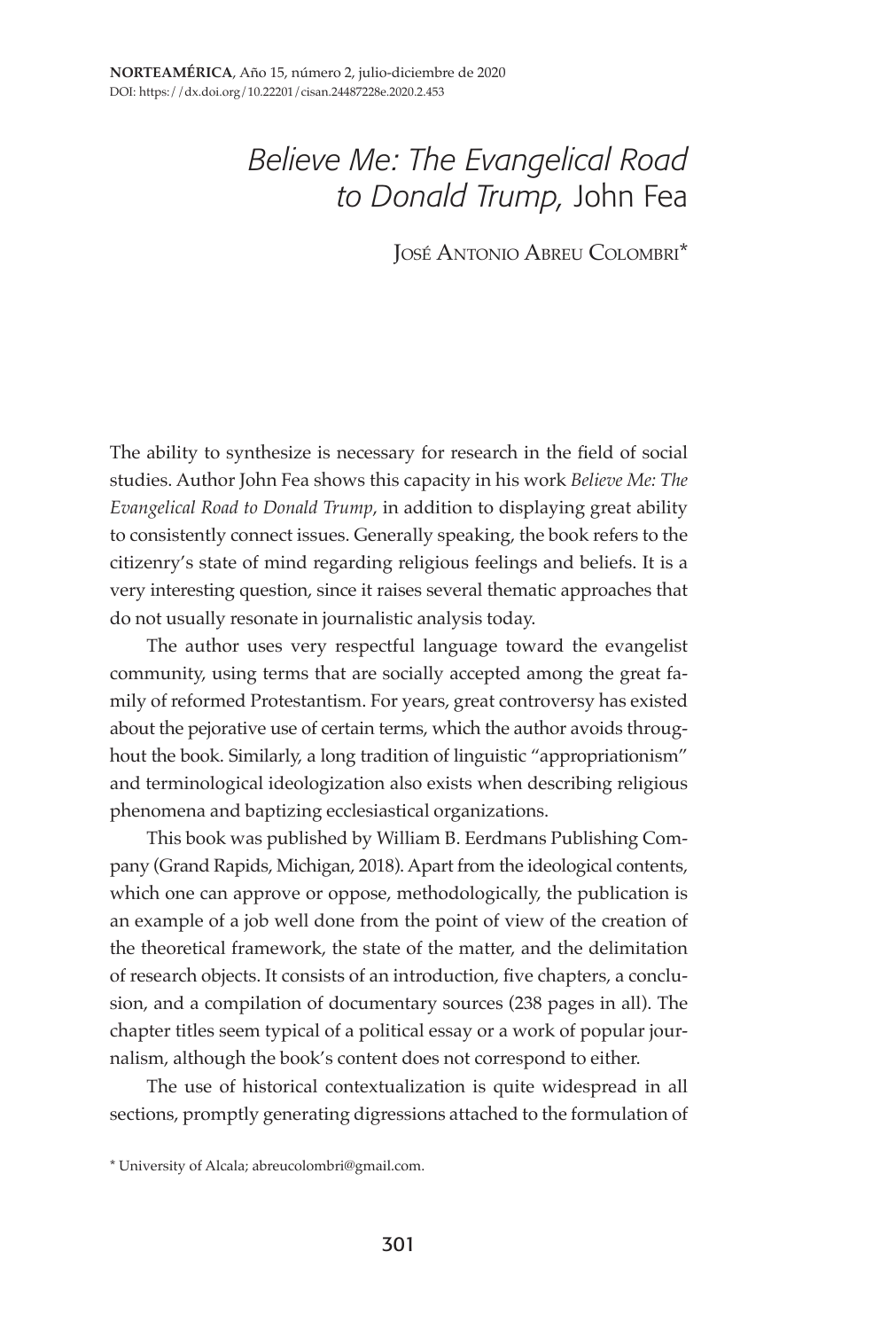hypotheses that facilitate understanding developments further along. The content of all the chapters is broadened out with the analysis of the mood of public opinion (regarding new Republican strategies), and the evolution of mentalities (in the face of the emergence of Trump's political figure) and of the concept of collective thinking that emerged (the conformation of individual political interpretations).

In his introduction, Professor Fea presents a series of intentions regarding the conception of research work. He includes a summary the state of affairs on the latest political-electoral events and the manifestations of Republican political representatives. He also outlines the evolution of the evangelist community, Christian morals, and Protestant doctrines in the last decades of the past century. In the analysis of the Republican primaries, some candidates (Marco Rubio and Ted Cruz) close to baptism-evangelism opposed Trump's image of success. What follows are summaries of the book's different chapters.

The first chapter, surprisingly, begins with a fragment of the lyrics of a 2005 Bruce Springsteen song. Here, the author reflects on the evolution of white evangelicals' political perception of Trump's candidacy from when it was first announced during the Republican primaries (June 16, 2015, Trump Tower) until the presidential inauguration (January 20, 2017). Originally, to throw the support of reformed Protestantism to a candidate, the evangelist hierarchies favored those with long-standing institutional ties who had had a meritorious trajectory. However, in the end, the evangelical hierarchies, conditioned by the inertia of their social mass and their media representatives, chose to give unconditional support to the controversial candidate, Trump. The title, "The Evangelical Politics of Fear," refers to the fears, taboos, contradictions, and uncertainties that marked the deliberations of Christian conservatism in electoral cycles.

The second chapter is titled "The Playbook" in reference to the process of political assimilation of the 2016 electoral events and the consequences of executive composition by the activist movements and the governing organizations of Baptist evangelism. Unraveling the meaning of certain biblical passages, the author sketches the mood of conservative "America," arising from political change and the survival needs of its lifestyle. These pages attempt to present a descriptive and interpretive analysis of the belief system of the groups close to reformed Protestantism. This analysis also has a comparative dimension, as it presents cases of studies in time and space, that is, comparing cultural interpretations,

Unraveling the meaning of certain biblical passages, the author sketches the mood of conservative "America," arising from political change and the survival needs of its lifestyle.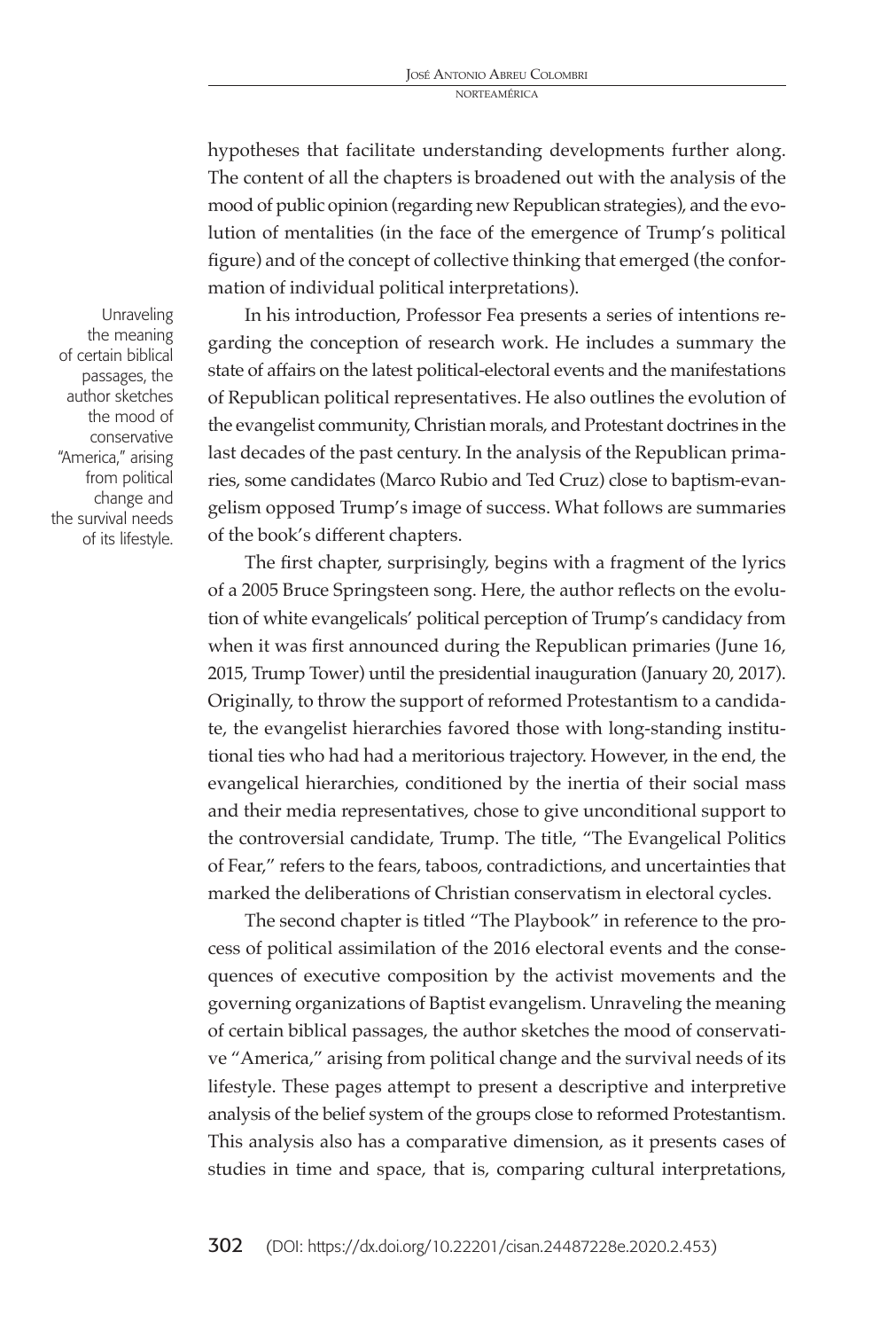media discussions, electoral strategies, judicial tendencies, and legislative transformations during the key moments since the middle of the last century.

"A Short History of Evangelical Fear," the title of the third chapter, allows the reader to intuit the thematic development of this part of the investigation. The author not only reviews the historical evolution of fear, but also presents a series of reflections on the right to doctrinal interpretation, the process of biblical exegesis, and the electoral experimentation of every generation of [U.S.] Americans. More specifically, it reflects on the individuals who adhere to the Baptist-evangelical confessional block. The chapter presents several case studies based on the regions most sensitive to political change and the most reluctant theological currents of socio-cultural transformation. The initial quotation from Neal Gabler, chosen by the author to open the chapter, condenses the main lines of argumentation: spiritual individual and collective exploration, doubts of interpretation of the Holy Scriptures, and certainties based on tradition.

The fourth chapter focuses on the internal transformations and ideological drifts of the activist movements, known in the media as the Christian Right. "The Court Evangelicals" is open thematically, but very closed in the case studies: the Moral Majority, the New Christian Right, and Independent Network Charismatic Christianity. In these pages, Fea presents a profound review of the great attempts at change among conservative Protestant activist movements in recent decades. He makes several comparative references between the 1980s and today, with special reference to the difficult times for conservative Protestant activists during the 1990s. The author makes a fairly detailed description of these groups' position close to the Trump administration, highlighting their media networks' support.

The book's conclusion not only includes aspects of the investigation, but also contains a kind of argument about what the exercise of power by a good Christian political representative should look like. It makes a veiled attempt to argue that fear does not have to be stronger than hope in the election of political representatives. The author's defense of the historical, rigorous, and serious analysis against the generalization of nostalgic feelings among the different Christian communities is very interesting. The conclusion also poses a series of rhetorical questions, intended to make the reader reflect and reconsider some cultural

The author's defense of the historical, rigorous, and serious analysis against the generalization of nostalgic feelings among the different Christian communities is very interesting.